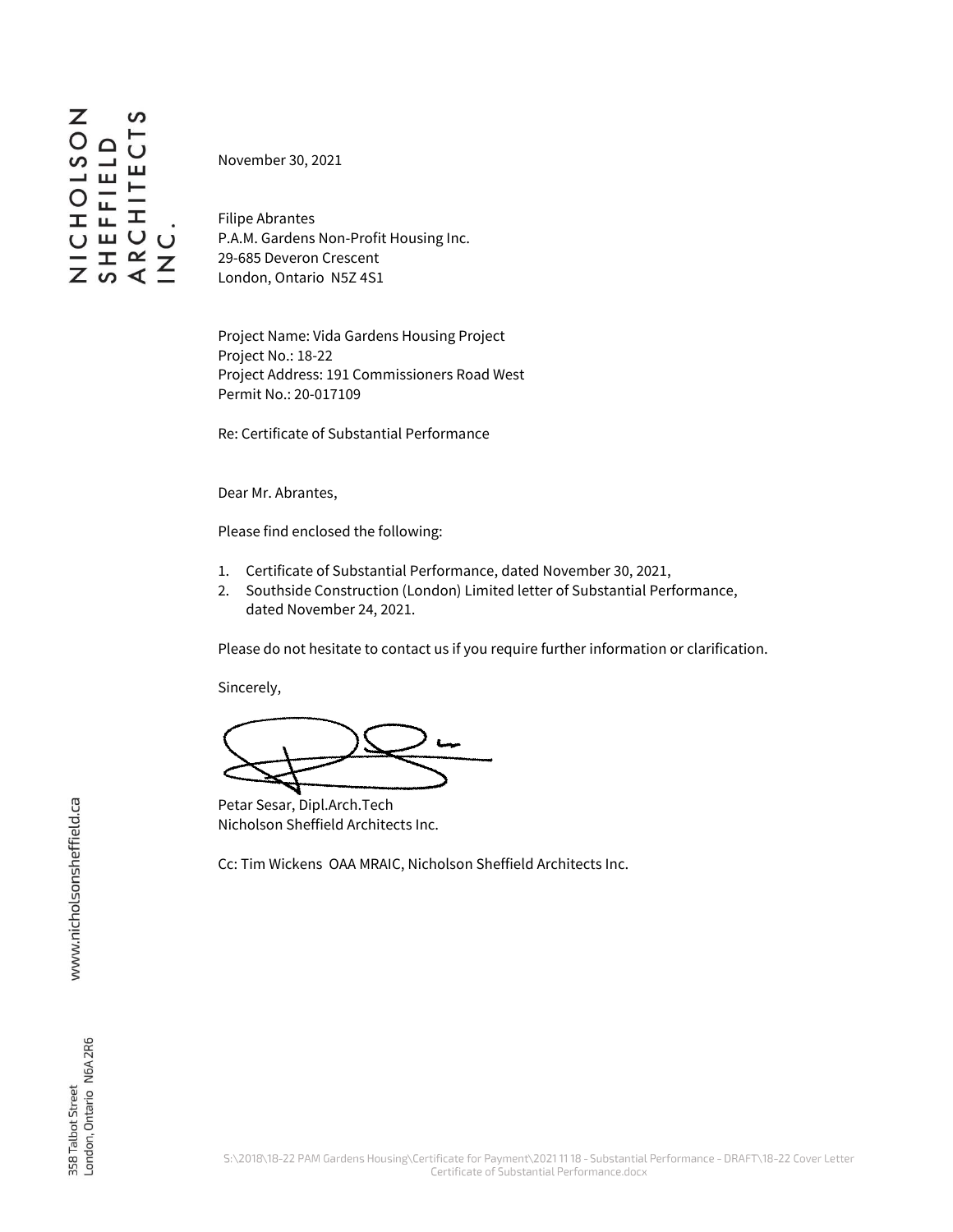## **FORM 6 CERTIFICATE OF SUBSTANTIAL PERFORMANCE OF THE CONTRACT UNDER SECTION 32 OF THE ACT**

*Construction Lien Act*

**County of Middlesex, City of London** , (County/District/Regional Municipality/Town/City in which premises are situated) **191 Commissioners Road West, London, Ontario** , (street address and city, town, etc., or, if there is no street address, the location of the premises) This is to certify that the contract for the following improvement: **To provide all labour, materials, tools, equipment, and supervision required to complete the work to the new 7 storey apartment building, Vida Gardens Affordable Housing Project.** (short description of the improvement) to the above premises was substantially performed on **November 30, 2021** . (date substantially performed) Date certificate signed: **November 30, 2021** (payment certifier where there is one) (owner and contractor, where there is no payment certifier) **PAM Gardens Non Profit**  Name of owner: **Housing Inc.** Address for service: **29-685 Deveron Crescent, London, Ontario N5Z 4S1 Southside Construction**  Name of contractor: **(London) Limited** Address for service: **75 Blackfriars Street, London, Ontario N6H 1K8 Nicholson Sheffield Architects**  Name of payment certifier (where applicable): **Inc.** Address: **358 Talbot Street, London, Ontario N6A 2R6** (Use A or B, whichever is appropriate) ⊠ A. Identification of premises for preservation of liens: **191 Commissioners Road West Part Lot 4, Plan 193, Part 1, 33R7485, Except Parts 20 & 21, 33R8784; Part Lots 4, 5 & 15, Plan 193, Part 2, 33R7485, Except Parts 17 & 18, 33R8784; London/Westminster; City of London PIN 08397-0107** (where liens attach to premises, reference to lot and plan number or instrument registration number) B. Office to which claim for lien must be given to preserve lien:

(where liens do not attach to premises)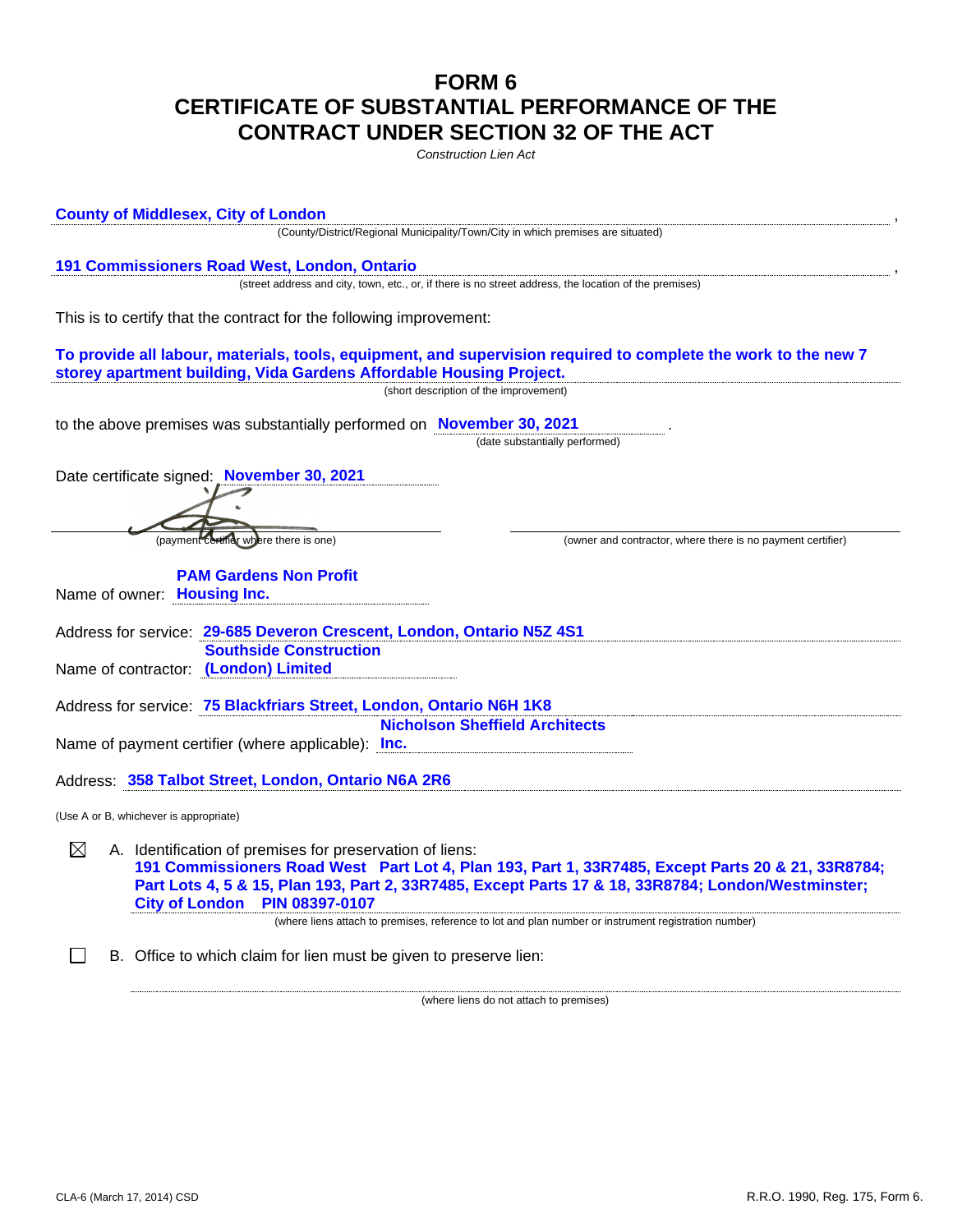

75 BLACKFRIARS STREET LONDON, ONTARIO N6H 1K8 www.southsidegroup.ca

TEL: 519-433-0634 FAX: 519-433-9849

November 24, 2021

Nicholson Sheffield Architects Inc. 358 Talbot Street London, Ontario **N6A 2R6** 

**ATTENTION:** Mr. Peter Sesar

## RE: Vida Gardens - 189 Commissioners Road West, London, Ontario

Dear Sir:

We wish to advise that we have achieved substantial completion at the subject project.

Calculation of substantial performance.

| 3% of First \$1,000,000.00              | $=$ | 30,000.00    |
|-----------------------------------------|-----|--------------|
| 2% of Second \$1,000,000.00             | $=$ | 20,000.00    |
| 1% of Remaining Value of \$9,211,859.59 | $=$ | 92,118.60    |
| Work to be completed not to exceed      |     | \$142,118.60 |